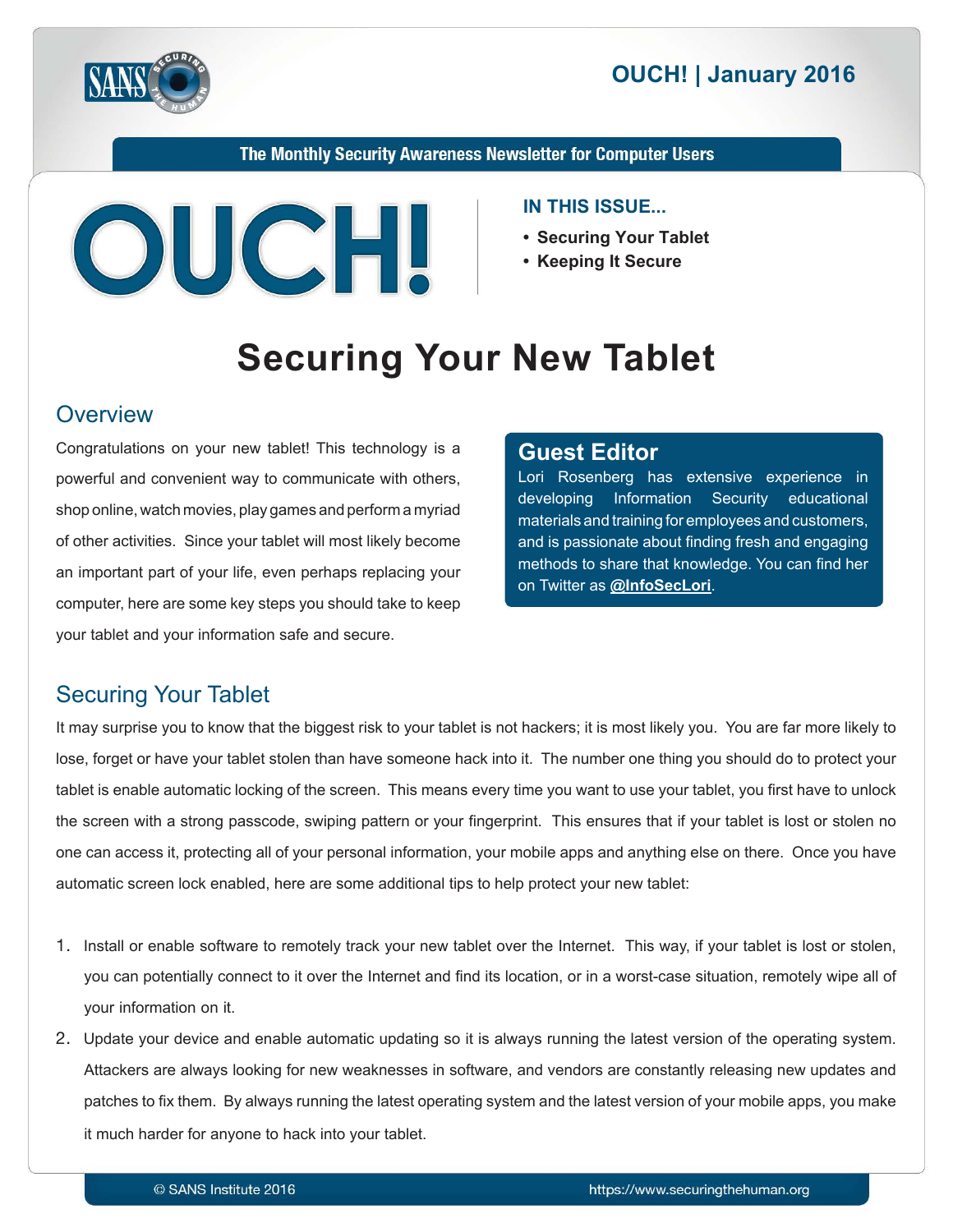## **2016 | OUCH! | January 2016**



#### **Securing Your New Tablet**

- 3. Pay attention when configuring your tablet for the first time, especially the privacy options. One of the biggest privacy issues with your tablet is the ability for others to track and know your location. We recommend you disable location tracking for everything, then re-enable location for only the apps you feel need it. For some apps, it is important to be able to track your location, such as mapping software or finding a local restaurant, but most of your apps do not need real-time location information.
- 4. Most tablets and apps store your information in the Cloud. As such, ensure you understand where your data is and how it is secured. For example, the last thing you want is for your private pictures to be shared on the Internet for the entire world to see, complete with geo-



location information embedded in them. By default, disable any sharing of any information in the Cloud, then enable it only when you want to share something specific.

5. Tablets are increasingly synchronizing your apps with other devices, such as your smartphone or laptop. Synchronization can be a wonderful feature, but be careful of what apps or features you allow to synchronize. If you have synchronization enabled, don't be surprised to see the sites you visited and the tabs you created on your tablet's browser appear in your browser at work.

## **Keeping It Secure**

Once you have your tablet secured, you want to be sure it stays that way. Here are some key steps to keeping your tablet secure long-term:

Never jailbreak or hack into your own tablet. This will bypass and render a tremendous number of security controls useless and make your tablet far more vulnerable to attacks.